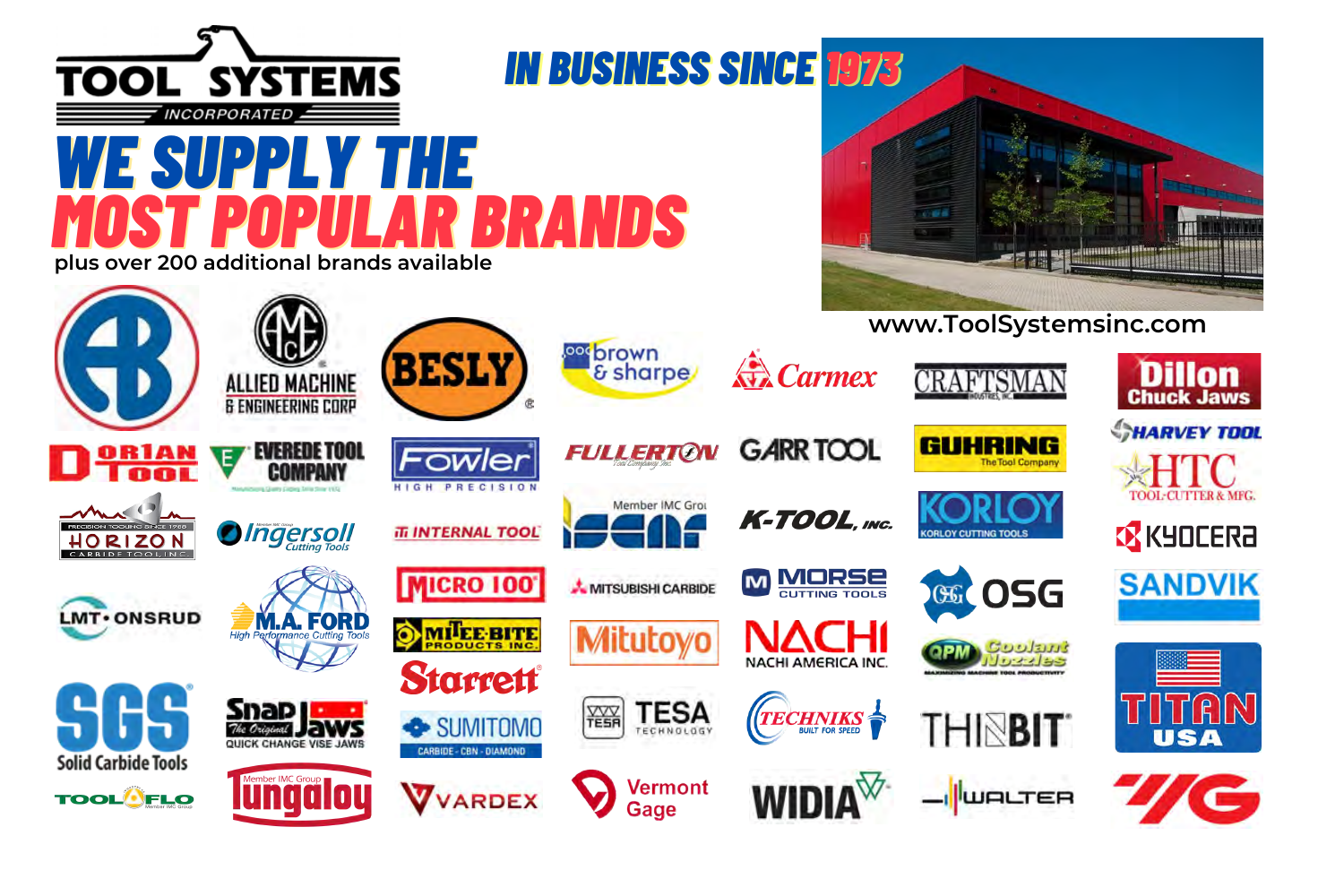

sales@ToolSystemsinc.com

## **THIS IS WHY YOU BUY FROM TOOL SYSTEMS** Our NEW Bonus Rewards Program

## Effective October 1, 2021

**Thank you for being a loyal customer and buying from Tool Systems inc. We have been supplying the cutting tool industry since 1973. We are very excited to introduce our new Bonus Rewards program.**

**The Bonus Reward program will be based on each order entry dollar total.**

| <b>Order Total</b> | <b>Bonus Reward</b>                    |
|--------------------|----------------------------------------|
| \$500.00           | <b>Free UPS Ground</b>                 |
| \$1000.00          | -1% off total order + Free UPS Ground  |
| \$1500.00          | -3% off total order + Free UPS Ground  |
| \$2000.00          | -5% off total order + Free UPS Ground  |
| \$3000.00          | -7% off total order + Free UPS Ground  |
| \$5000.00+         | -10% off total order + Free UPS Ground |

**Tool Systems will provide the Bonus Reward savings on your invoice once your order reaches over \$500.00 for stock items including sharpening/reconditioning services. We will pick up the UPS ground freight even if you have a collect account #. (excludes air freight and trucking)**

**Specials, pre-discounted items, blanket orders and non stocked items are not eligible.**

**Must maintain payment terms to receive bonus rewards.**

**Tony Fortunato**